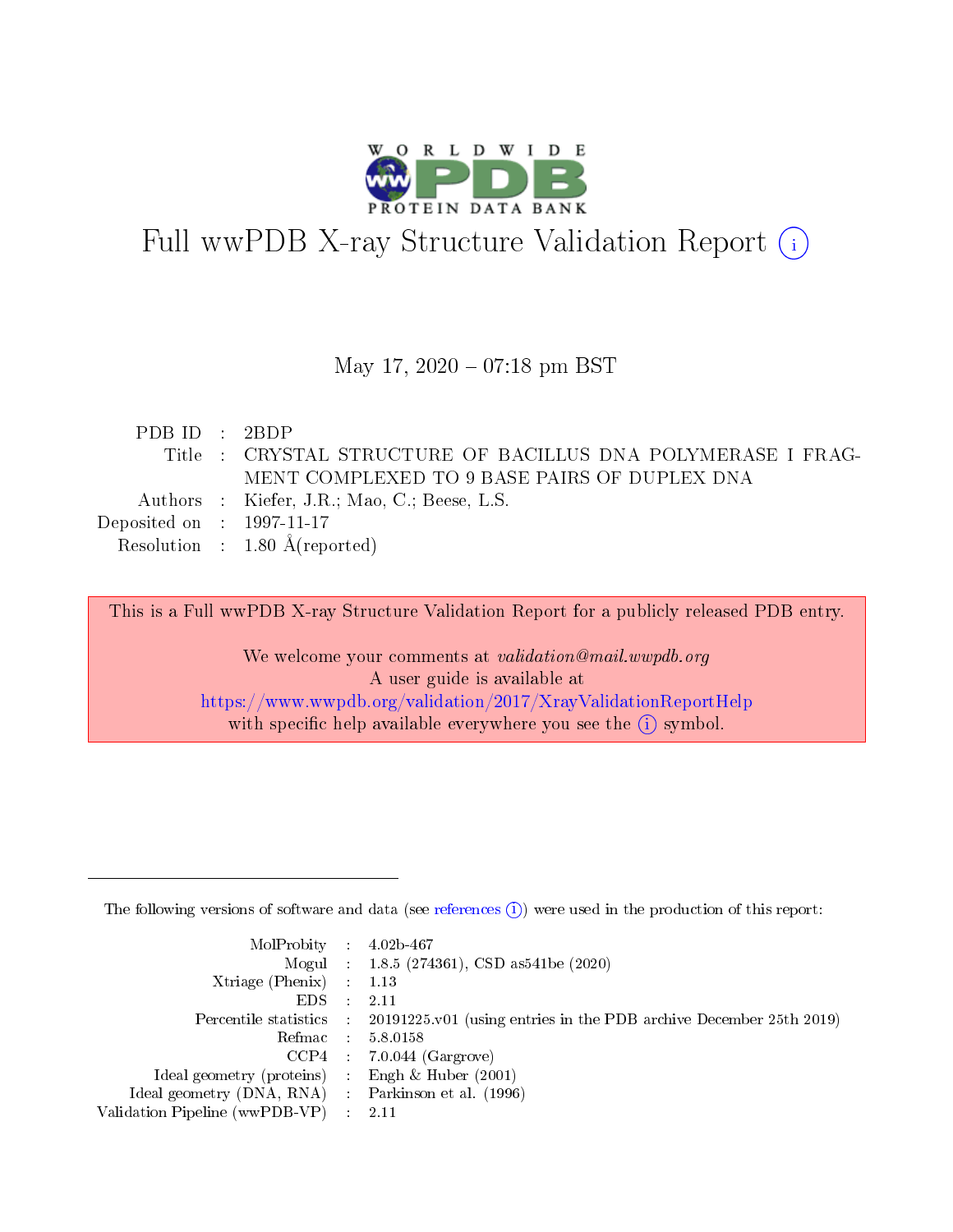# 1 [O](https://www.wwpdb.org/validation/2017/XrayValidationReportHelp#overall_quality)verall quality at a glance  $(i)$

The following experimental techniques were used to determine the structure: X-RAY DIFFRACTION

The reported resolution of this entry is 1.80 Å.

Percentile scores (ranging between 0-100) for global validation metrics of the entry are shown in the following graphic. The table shows the number of entries on which the scores are based.



| Metric                | Whole archive        | Similar resolution                                                     |
|-----------------------|----------------------|------------------------------------------------------------------------|
|                       | $(\#\text{Entries})$ | $(\#\text{Entries},\,\text{resolution}\,\,\text{range}(\textup{\AA}))$ |
| $R_{free}$            | 130704               | $5950(1.80-1.80)$                                                      |
| Clashscore            | 141614               | $6793(1.80-1.80)$                                                      |
| Ramachandran outliers | 138981               | 6697 $(1.80-1.80)$                                                     |
| Sidechain outliers    | 138945               | 6696 (1.80-1.80)                                                       |
| RSRZ outliers         | 127900               | $5850(1.80-1.80)$                                                      |

The table below summarises the geometric issues observed across the polymeric chains and their fit to the electron density. The red, orange, yellow and green segments on the lower bar indicate the fraction of residues that contain outliers for  $\geq=3$ , 2, 1 and 0 types of geometric quality criteria respectively. A grey segment represents the fraction of residues that are not modelled. The numeric value for each fraction is indicated below the corresponding segment, with a dot representing fractions <=5% The upper red bar (where present) indicates the fraction of residues that have poor fit to the electron density. The numeric value is given above the bar.

| Mol |   | $\sqrt{\text{Chain}}$ Length | Quality of chain |     |     |     |  |  |
|-----|---|------------------------------|------------------|-----|-----|-----|--|--|
|     |   |                              | 11%<br>33%       | 56% |     | 11% |  |  |
|     | ┯ | $10\,$                       |                  | 70% | 30% |     |  |  |
|     |   | 580                          | 3%               | 78% | 17% | 5%  |  |  |

The following table lists non-polymeric compounds, carbohydrate monomers and non-standard residues in protein, DNA, RNA chains that are outliers for geometric or electron-density-fit criteria:

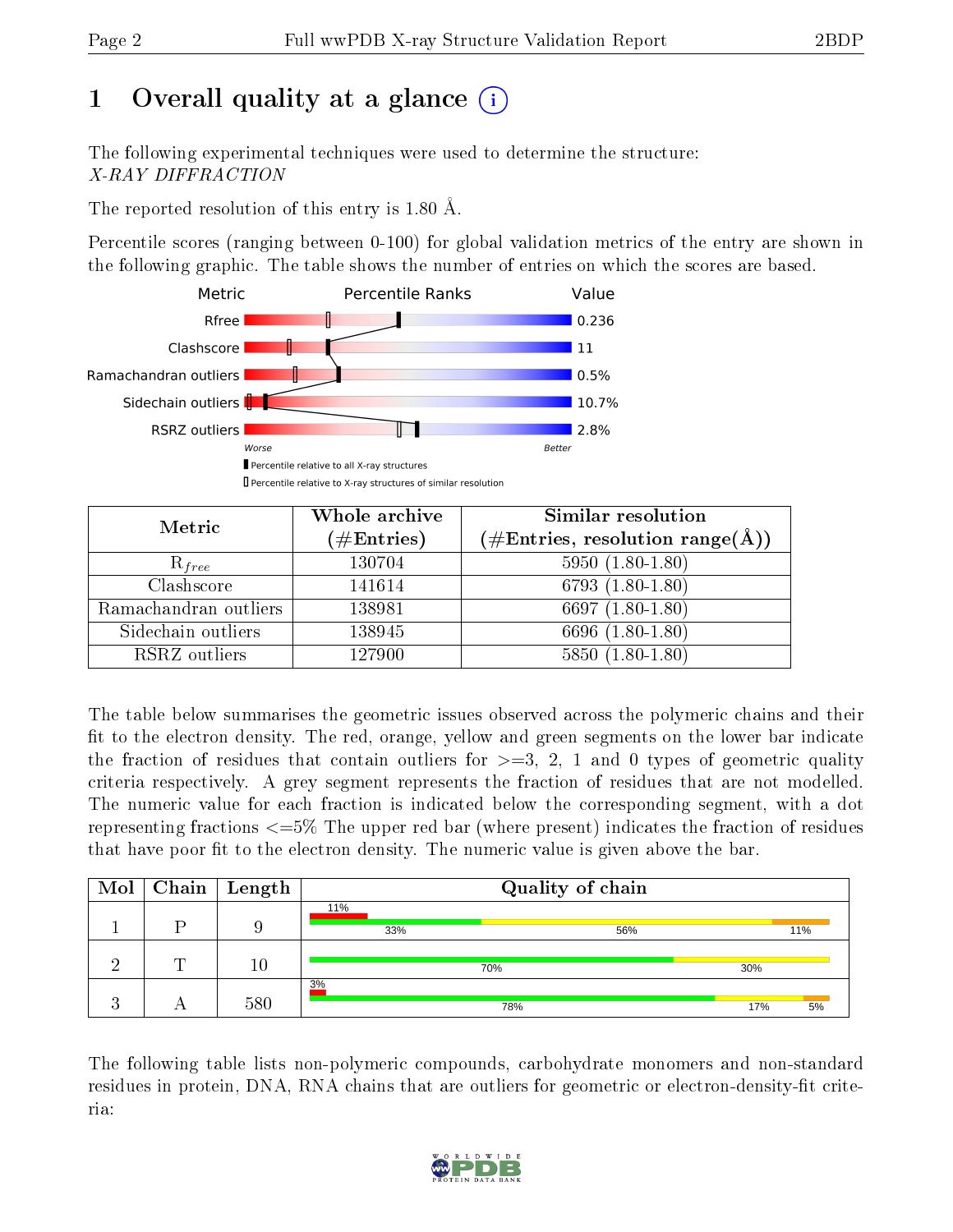| Mol |  |  |  | Type   Chain   Res   Chirality   Geometry   Clashes   Electron density |
|-----|--|--|--|------------------------------------------------------------------------|
|     |  |  |  |                                                                        |
|     |  |  |  |                                                                        |
|     |  |  |  |                                                                        |

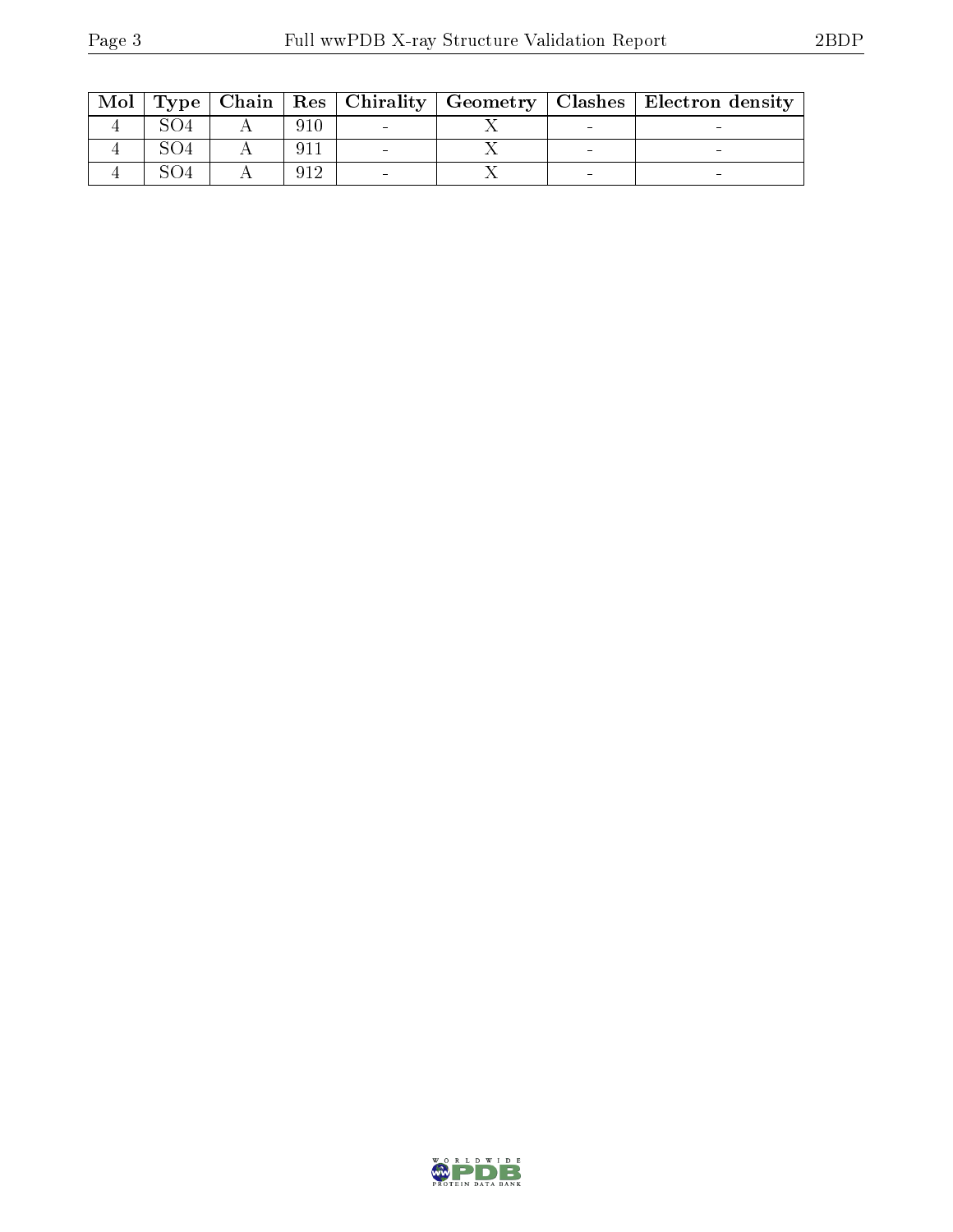# 2 Entry composition  $\binom{1}{1}$

There are 6 unique types of molecules in this entry. The entry contains 5527 atoms, of which 0 are hydrogens and 0 are deuteriums.

In the tables below, the ZeroOcc column contains the number of atoms modelled with zero occupancy, the AltConf column contains the number of residues with at least one atom in alternate conformation and the Trace column contains the number of residues modelled with at most 2 atoms.

• Molecule 1 is a DNA chain called DNA  $(5)-D(*GP*CP*AP*TP*GP*AP*TP*GP*CP*CP).$ 

| Mol | Chain   Residues | Atoms        |  |       | $\text{ZeroOcc} \mid \text{AltConf} \mid \text{Trace}$ |  |  |  |
|-----|------------------|--------------|--|-------|--------------------------------------------------------|--|--|--|
|     |                  | Total<br>183 |  | 88 35 | - 52                                                   |  |  |  |

 Molecule 2 is a DNA chain called DNA (5'-D(P\*AP\*GP\*CP\*AP\*TP\*CP\*AP\*TP\*GP\*C)- 3').

| Mol | Chain   Residues | Atoms              |  |       | $\text{ZeroOcc}$   AltConf   Trace |  |  |  |
|-----|------------------|--------------------|--|-------|------------------------------------|--|--|--|
|     |                  | $\rm Total$<br>204 |  | 97 38 | -59                                |  |  |  |

• Molecule 3 is a protein called PROTEIN (DNA POLYMERASE I).

| Mol | Chain | Residues | $\rm{Atoms}$        |      |     |     | ZeroOcc | $\mid$ AltConf $\mid$ Trace $\mid$ |  |  |
|-----|-------|----------|---------------------|------|-----|-----|---------|------------------------------------|--|--|
|     |       | 580      | $\rm Total$<br>4656 | 2959 | 810 | 870 |         |                                    |  |  |

There are 8 discrepancies between the modelled and reference sequences:

| Chain | Residue       | Modelled   | Actual     | Comment         | Reference              |
|-------|---------------|------------|------------|-----------------|------------------------|
| А     | 298           | ALA        | <b>LYS</b> | <b>CONFLICT</b> | <b>UNP P52026</b>      |
| А     | 411           | $\rm{ARG}$ | <b>ALA</b> | CONFLICT        | <b>UNP P52026</b>      |
| А     | 456           | GLU        | <b>ALA</b> | <b>CONFLICT</b> | <b>UNP P52026</b>      |
| А     | 505           | <b>LYS</b> | GLU        | <b>CONFLICT</b> | <b>UNP P52026</b>      |
| А     | 512           | <b>GLY</b> | $\rm{ARG}$ | <b>CONFLICT</b> | $\overline{UNP}P52026$ |
| А     | 550           | THR.       | <b>SER</b> | <b>CONFLICT</b> | <b>UNP P52026</b>      |
| А     | $\mathcal{P}$ |            | <b>GLN</b> | <b>DELETION</b> | <b>UNP P52026</b>      |
| А     | 823           | HIS        | $\rm{ARG}$ | CONFLICT        | <b>UNP P52026</b>      |

• Molecule 4 is SULFATE ION (three-letter code: SO4) (formula:  $O_4S$ ).

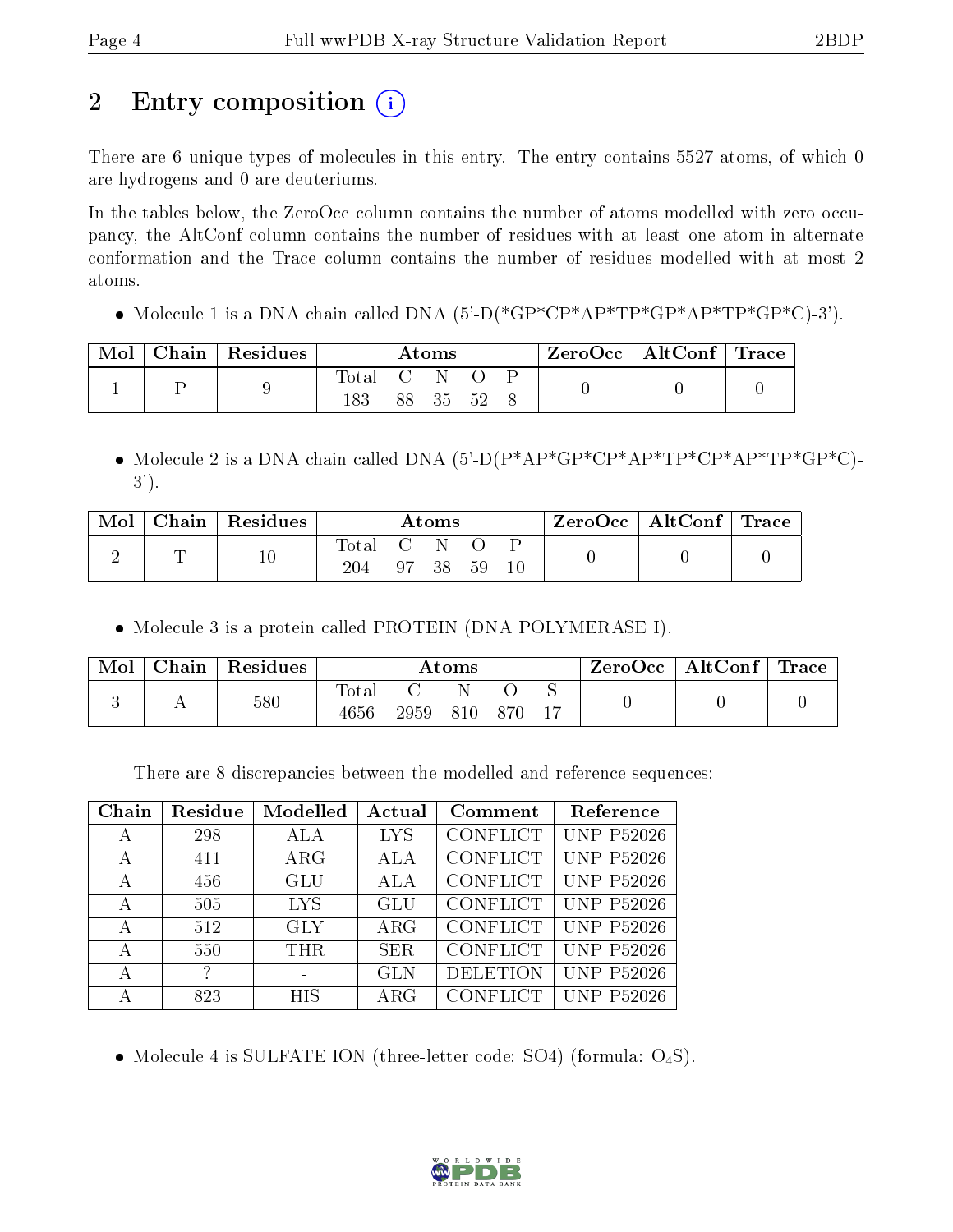

|  | Mol   Chain   Residues | Atoms          | $ZeroOcc$   AltConf |
|--|------------------------|----------------|---------------------|
|  |                        | Total O S      |                     |
|  |                        | Total O S<br>5 |                     |
|  |                        | Total O S      |                     |

Molecule 5 is MAGNESIUM ION (three-letter code: MG) (formula: Mg).

|  | Mol   Chain   Residues | Atoms | † ZeroOcc∣AltConf∣ |  |
|--|------------------------|-------|--------------------|--|
|  |                        | Total |                    |  |

 $\bullet\,$  Molecule 6 is water.

| Mol |                           | $\mid$ Chain $\mid$ Residues | Atoms                          | $ZeroOcc \mid AltConf \mid$ |
|-----|---------------------------|------------------------------|--------------------------------|-----------------------------|
|     |                           | 17                           | Total O<br>17<br>17            |                             |
|     |                           | 25                           | Total<br>$\circ$ O<br>25<br>25 |                             |
|     | $\boldsymbol{\mathsf{H}}$ | 426                          | Total<br>426<br>426            |                             |

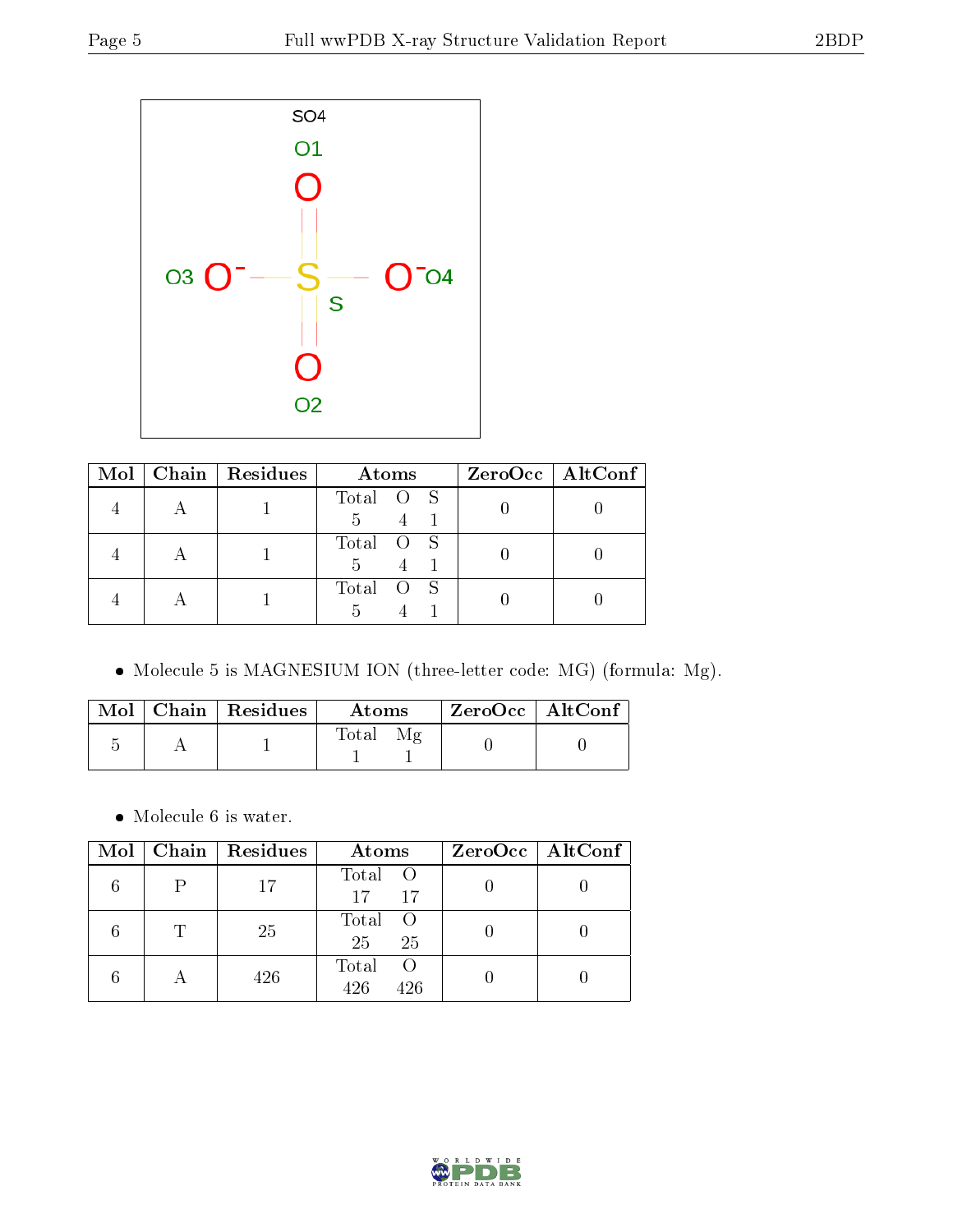## 3 Residue-property plots  $(i)$

These plots are drawn for all protein, RNA and DNA chains in the entry. The first graphic for a chain summarises the proportions of the various outlier classes displayed in the second graphic. The second graphic shows the sequence view annotated by issues in geometry and electron density. Residues are color-coded according to the number of geometric quality criteria for which they contain at least one outlier: green  $= 0$ , yellow  $= 1$ , orange  $= 2$  and red  $= 3$  or more. A red dot above a residue indicates a poor fit to the electron density (RSRZ  $> 2$ ). Stretches of 2 or more consecutive residues without any outlier are shown as a green connector. Residues present in the sample, but not in the model, are shown in grey.

• Molecule 1: DNA  $(5)-D$ <sup>\*</sup>GP<sup>\*</sup>CP<sup>\*</sup>AP<sup>\*</sup>TP<sup>\*</sup>GP<sup>\*</sup>AP<sup>\*</sup>TP<sup>\*</sup>GP<sup>\*</sup>CP<sup>2</sup>)



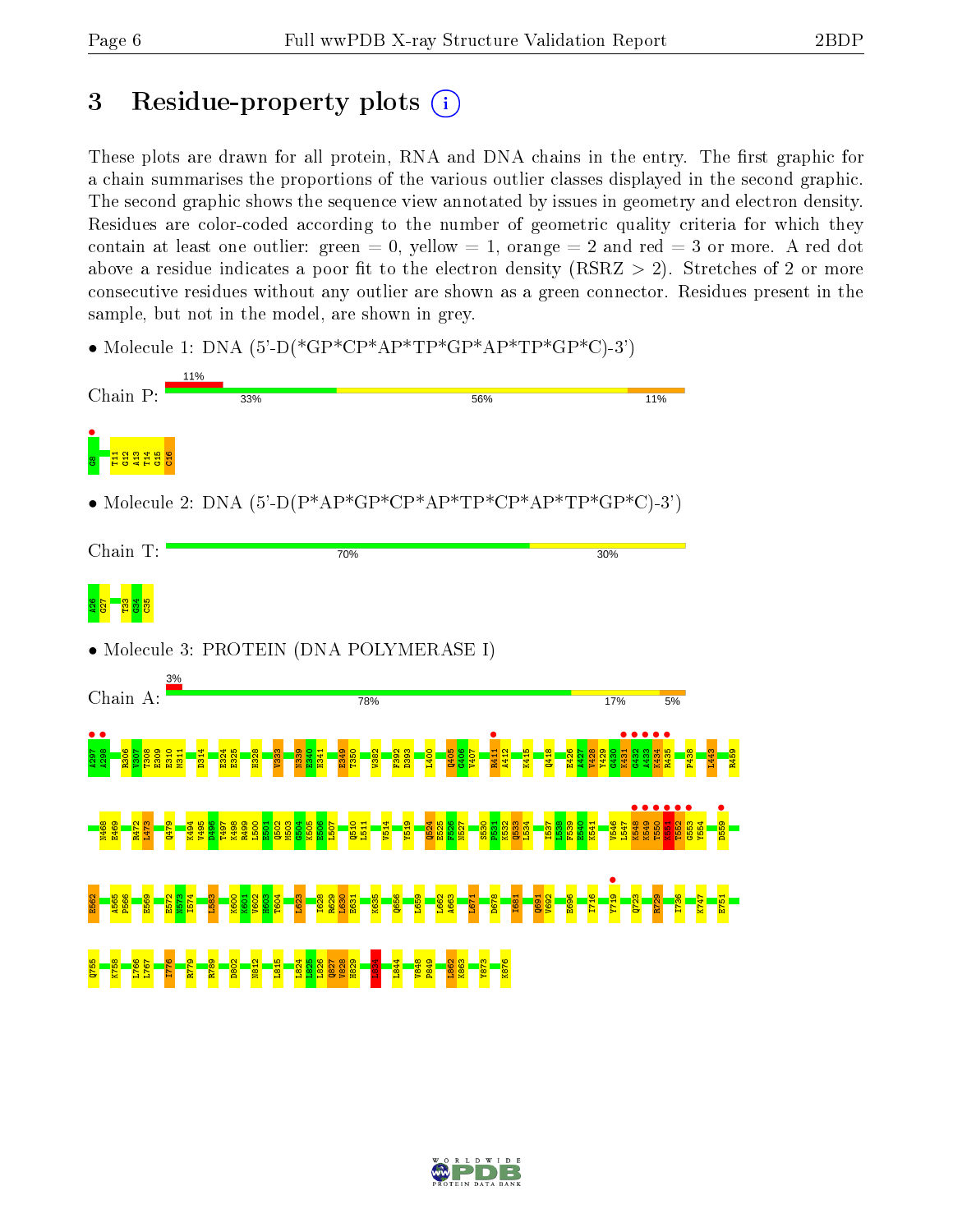# 4 Data and refinement statistics  $(i)$

| Property                                                                | Value                                            | Source     |
|-------------------------------------------------------------------------|--------------------------------------------------|------------|
| Space group                                                             | P 21 21 21                                       | Depositor  |
| Cell constants                                                          | 93.28Å 106.37Å<br>86.24Å                         | Depositor  |
| a, b, c, $\alpha$ , $\beta$ , $\gamma$                                  | $90.00^{\circ}$ $90.00^{\circ}$<br>$90.00^\circ$ |            |
| Resolution $(A)$                                                        | $-1.80$<br>20.00                                 | Depositor  |
|                                                                         | 19.68<br>1.65<br>$\frac{1}{2}$                   | <b>EDS</b> |
| % Data completeness                                                     | 87.0 (20.00-1.80)                                | Depositor  |
| (in resolution range)                                                   | $76.5(19.68-1.65)$                               | <b>EDS</b> |
| $R_{merge}$                                                             | (Not available)                                  | Depositor  |
| $\mathrm{R}_{sym}$                                                      | 0.04                                             | Depositor  |
| $\langle I/\sigma(I) \rangle^{-1}$                                      | 2.56 (at $1.65\text{\AA}$ )                      | Xtriage    |
| Refinement program                                                      | X-PLOR 3.843                                     | Depositor  |
| $R, R_{free}$                                                           | 0.241<br>0.276<br>$\mathcal{A}^{\pm}$            | Depositor  |
|                                                                         | 0.198,<br>0.236                                  | DCC        |
| $R_{free}$ test set                                                     | $3998$ reflections $(5.05\%)$                    | wwPDB-VP   |
| Wilson B-factor $(A^2)$                                                 | 22.1                                             | Xtriage    |
| Anisotropy                                                              | 0.082                                            | Xtriage    |
| Bulk solvent $k_{sol}(\mathrm{e}/\mathrm{A}^3),\,B_{sol}(\mathrm{A}^2)$ | 0.40, 62.0                                       | <b>EDS</b> |
| L-test for twinning <sup>2</sup>                                        | $< L >$ = 0.48, $< L2 >$ = 0.31                  | Xtriage    |
| Estimated twinning fraction                                             | No twinning to report.                           | Xtriage    |
| $F_o, F_c$ correlation                                                  | 0.95                                             | <b>EDS</b> |
| Total number of atoms                                                   | 5527                                             | wwPDB-VP   |
| Average B, all atoms $(A^2)$                                            | 22.0                                             | wwPDB-VP   |

Xtriage's analysis on translational NCS is as follows: The largest off-origin peak in the Patterson function is  $3.36\%$  of the height of the origin peak. No significant pseudotranslation is detected.

<sup>&</sup>lt;sup>2</sup>Theoretical values of  $\langle |L| \rangle$ ,  $\langle L^2 \rangle$  for acentric reflections are 0.5, 0.333 respectively for untwinned datasets, and 0.375, 0.2 for perfectly twinned datasets.



<span id="page-6-1"></span><span id="page-6-0"></span><sup>1</sup> Intensities estimated from amplitudes.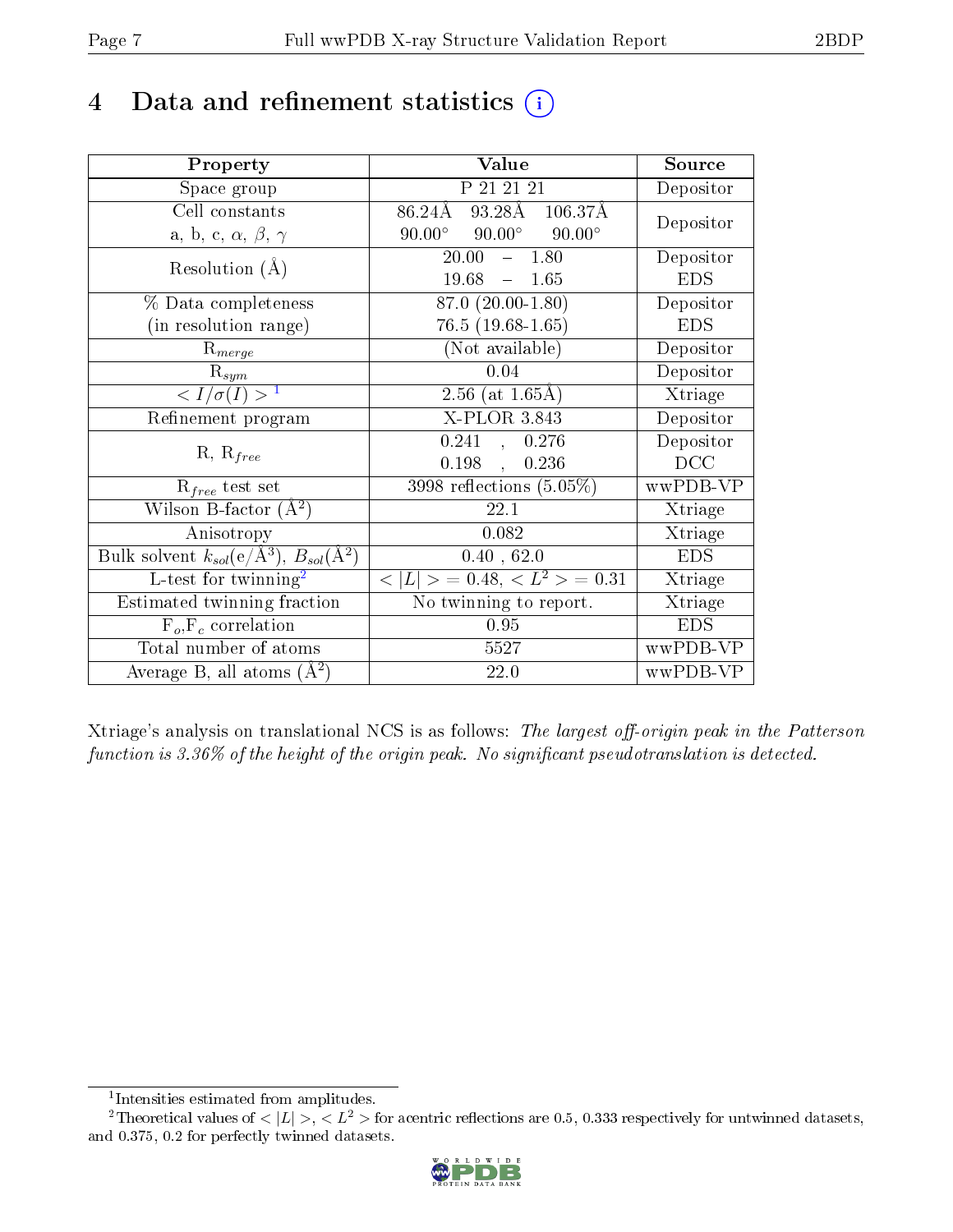# 5 Model quality  $(i)$

### 5.1 Standard geometry  $(i)$

Bond lengths and bond angles in the following residue types are not validated in this section: MG, SO4

The Z score for a bond length (or angle) is the number of standard deviations the observed value is removed from the expected value. A bond length (or angle) with  $|Z| > 5$  is considered an outlier worth inspection. RMSZ is the root-mean-square of all Z scores of the bond lengths (or angles).

| Mol           | Chain | Bond lengths |             | Bond angles |                              |
|---------------|-------|--------------|-------------|-------------|------------------------------|
|               |       | <b>RMSZ</b>  | $\# Z  > 5$ | RMSZ        | # $ Z >5$                    |
|               | P     | 0.52         | 0/205       | 0.69        | 0/315                        |
| $\mathcal{D}$ |       | 0.68         | 0/228       | 0.83        | $1/349$ $(0.3\%)$            |
| 3             |       | 0.51         | 0/4740      | 0.69        | $1/6405(0.0\%)$              |
| AĦ            | AΠ    | 0.52         | /5173       | 0.70        | $^{\prime}7069$<br>$(0.0\%)$ |

Chiral center outliers are detected by calculating the chiral volume of a chiral center and verifying if the center is modelled as a planar moiety or with the opposite hand.A planarity outlier is detected by checking planarity of atoms in a peptide group, atoms in a mainchain group or atoms of a sidechain that are expected to be planar.

|  | $\begin{array}{ c c c }\hline \text{Mol} & \text{Chain} & \#\text{Chirality outliers} & \#\text{Planarity outliers} \end{array}$ |
|--|----------------------------------------------------------------------------------------------------------------------------------|
|  |                                                                                                                                  |

There are no bond length outliers.

All (2) bond angle outliers are listed below:

| Mol | Chain   $\text{Res}$   $\text{Type}$ |     |     | Atoms          |         | Observed( $^{\circ}$ )   Ideal( $^{\circ}$ ) |         |
|-----|--------------------------------------|-----|-----|----------------|---------|----------------------------------------------|---------|
|     |                                      | 834 | LEU | CA-CB-CG       | -8.32   | 134.44                                       | 115.30  |
|     |                                      |     |     | $CI'$ -O4'-C4' | $-5.16$ | 104.94                                       | 110-10- |

There are no chirality outliers.

All (2) planarity outliers are listed below:

| Mol | $\mid$ Chain | $\perp$ Res | Type  | Group     |
|-----|--------------|-------------|-------|-----------|
|     |              | 1 ດ         | $D$ G | Sidechain |
|     |              |             | ĐC    | Sidechain |

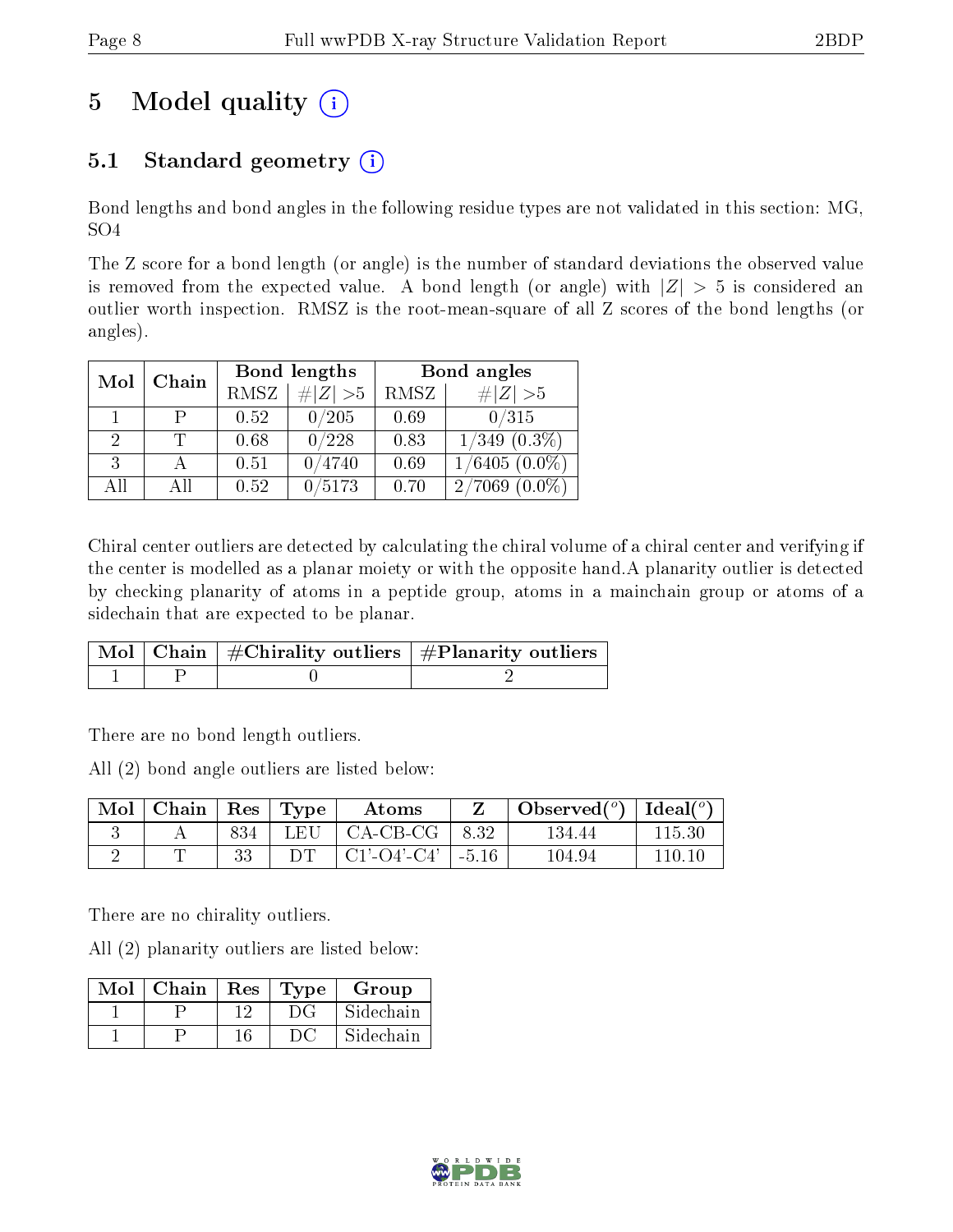#### $5.2$  Too-close contacts  $(i)$

In the following table, the Non-H and H(model) columns list the number of non-hydrogen atoms and hydrogen atoms in the chain respectively. The H(added) column lists the number of hydrogen atoms added and optimized by MolProbity. The Clashes column lists the number of clashes within the asymmetric unit, whereas Symm-Clashes lists symmetry related clashes.

| Mol |   |      | Chain   Non-H   $H (model)$ | H(added) |     | $Clashes$   Symm-Clashes |
|-----|---|------|-----------------------------|----------|-----|--------------------------|
|     |   | 183  |                             | 103      |     |                          |
| 6)  | ௱ | 204  |                             | 113      |     |                          |
| 3   |   | 4656 |                             | 4709     | 104 |                          |
|     |   | 15   |                             |          |     |                          |
| h.  |   |      |                             |          |     |                          |
|     |   | 426  |                             |          |     |                          |
|     | D |      |                             |          |     |                          |
|     | ௱ | 25   |                             |          |     |                          |
|     |   | 5527 |                             | 4925     | 106 |                          |

The all-atom clashscore is defined as the number of clashes found per 1000 atoms (including hydrogen atoms). The all-atom clashscore for this structure is 11.

All (106) close contacts within the same asymmetric unit are listed below, sorted by their clash magnitude.

|                             |                            | Interatomic    | Clash          |
|-----------------------------|----------------------------|----------------|----------------|
| Atom-1                      | Atom-2                     | distance $(A)$ | (A)<br>overlap |
| 3:A:692:VAL:HB              | 3:A:696:GLU:HG3            | 1.46           | 0.97           |
| 3:A:411:ARG:NH1             | 3:A:412:ALA:HA             | 1.83           | 0.94           |
| 3:A:431:LYS:H               | 3:A:434:LYS:HE2            | 1.34           | 0.88           |
| 3:A:426:GLU:CD              | 3:A:431:LYS:HD3            | 2.05           | 0.76           |
| 3: A: 758: LYS: HG3         | 3:A:776:ILE:HG23           | 1.69           | 0.73           |
| 3:A:328:HIS:HD2             | 3:A:382:TRP:HE1            | 1.35           | 0.72           |
| 3:A:549:LYS:H <sub>D3</sub> | 3:A:550:THR:O              | 1.89           | 0.72           |
| 3:A:498:LYS:O               | 3:A:502:GLN:HG3            | 1.93           | 0.67           |
| 3:A:550:THR:HG22            | $3:A:553:GLY:\overline{C}$ | 2.15           | 0.67           |
| 3: A:569: GLU:O             | 3:A:572:GLU:HG2            | 1.95           | 0.66           |
| 3:A:431:LYS:O               | 3:A:434:LYS:HG3            | 1.96           | 0.65           |
| 3:A:550:THR:HG23            | 3:A:551:LYS:HG2            | 1.77           | 0.65           |
| 3:A:729:ARG:CD              | 3:A:729:ARG:H              | 2.08           | 0.65           |
| 3:A:495:VAL:O               | 3:A:600:LYS:HE3            | 1.97           | 0.65           |
| 3:A:411:ARG:HG3             | 3:A:412:ALA:N              | 2.11           | 0.64           |
| 3:A:507:LEU:HD21            | 3:A:583:LEU:HB3            | 1.81           | 0.63           |
| 3:A:729:ARG:H               | 3:A:729:ARG:HD2            | 1.64           | 0.63           |
| 3:A:565:ALA:HB3             | 3:A:566:PRO:HD3            | 1.81           | 0.61           |
| 3:A:411:ARG:NH1             | 3:A:415:LYS:HB2            | 2.16           | 0.59           |

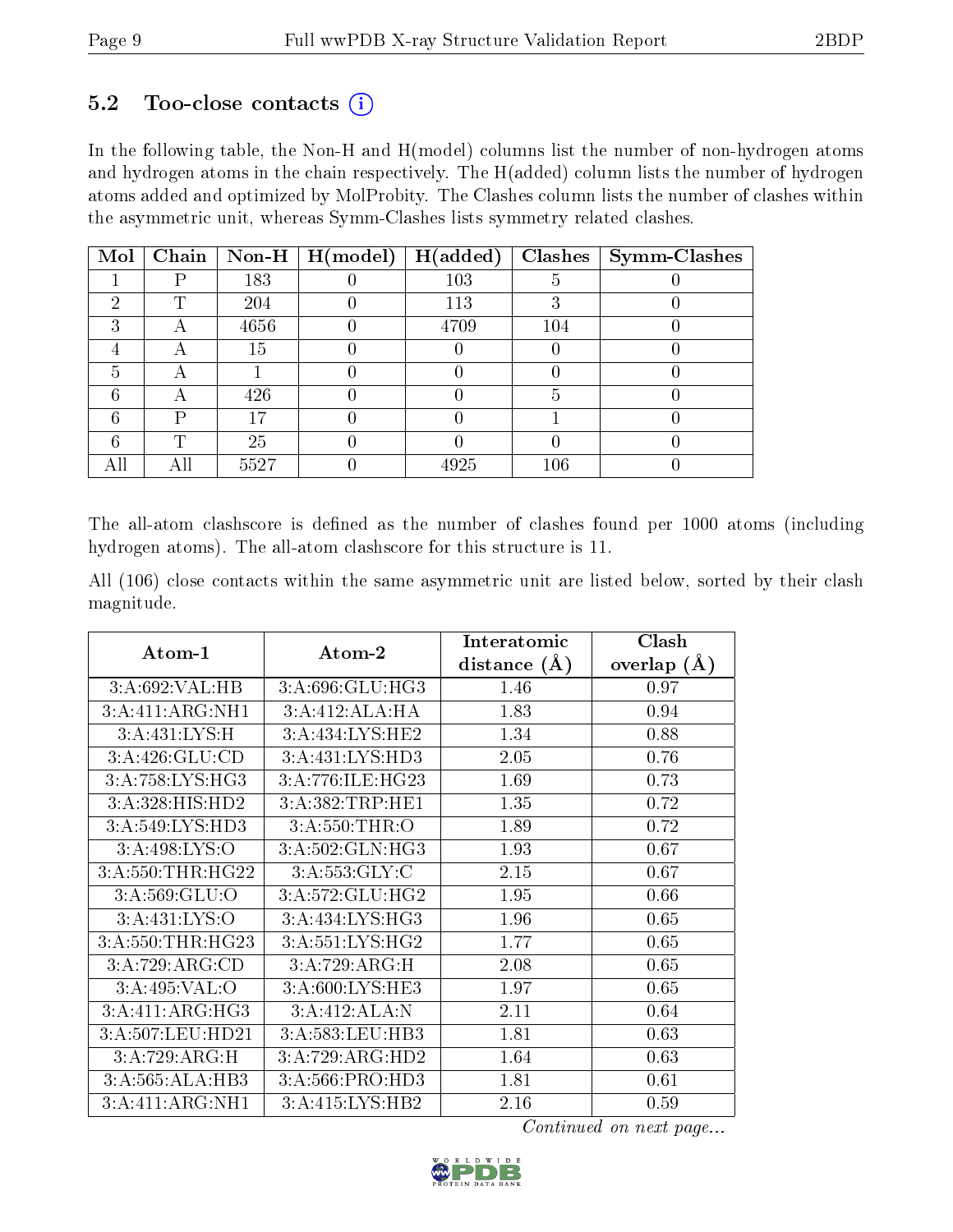| Continuea from previous page |                  | Interatomic    | Clash         |
|------------------------------|------------------|----------------|---------------|
| Atom-1                       | Atom-2           | distance $(A)$ | overlap $(A)$ |
| 3:A:411:ARG:NH1              | 3:A:415:LYS:HD2  | 2.17           | 0.59          |
| 1:P:16:DC:H5                 | 3:A:629:ARG:HH22 | 1.48           | 0.59          |
| 3:A:549:LYS:NZ               | 3:A:553:GLY:H    | 2.00           | 0.59          |
| 3:A:524:GLN:HG2              | 3:A:525:GLU:N    | 2.18           | 0.58          |
| 3:A:623:LEU:HD23             | 3:A:826:LEU:HD21 | 1.85           | 0.58          |
| 3:A:510:GLN:O                | 3:A:514:VAL:HG23 | 2.02           | 0.58          |
| 3:A:392:PHE:HA               | 3:A:479:GLN:HE22 | 1.68           | 0.57          |
| 3:A:663:ALA:HB2              | 3:A:671:LEU:HD13 | 1.86           | 0.57          |
| 3:A:530:SER:HB3              | 3:A:533:GLN:HB2  | 1.85           | 0.57          |
| 3:A:758:LYS:HG3              | 3:A:776:ILE:CG2  | 2.34           | 0.56          |
| 3:A:827:GLN:NE2              | 3:A:829:HIS:H    | 2.04           | 0.56          |
| 3:A:431:LYS:H                | 3:A:434:LYS:CE   | 2.12           | 0.56          |
| 3:A:411:ARG:CG               | 6:A:1299:HOH:O   | 2.54           | 0.55          |
| 3:A:494:LYS:HZ1              | 3:A:600:LYS:HE2  | 1.72           | 0.54          |
| 1:P:11:DT:OP1                | 3:A:551:LYS:HD3  | 2.07           | 0.54          |
| 3:A:550:THR:O                | 3: A: 551: LYS:C | 2.46           | 0.54          |
| 3:A:539:PHE:CD1              | 3:A:546:VAL:HG22 | 2.41           | $0.54\,$      |
| 3:A:333:VAL:HG13             | 3:A:443:LEU:HD11 | 1.89           | 0.53          |
| 3: A: 339: ASN: ND2          | 3:A:341:HIS:H    | 2.06           | 0.53          |
| 3:A:824:LEU:HD23             | 3:A:834:LEU:HD22 | 1.91           | 0.53          |
| 3:A:339:ASN:HD22             | 3:A:339:ASN:C    | 2.12           | 0.53          |
| 6:P:1123:HOH:O               | 3:A:630:LEU:HD22 | 2.08           | 0.52          |
| 3:A:519:TYR:CD1              | 3:A:525:GLU:HA   | 2.46           | 0.51          |
| 3:A:393:ASP:H                | 3:A:479:GLN:NE2  | 2.08           | 0.50          |
| 3:A:534:LEU:HD11             | 3:A:574:ILE:HD13 | 1.94           | 0.50          |
| 3:A:310:GLU:HG2              | 3:A:341:HIS:CG   | 2.46           | 0.50          |
| 3:A:349:GLU:H                | 3:A:349:GLU:CD   | 2.15           | 0.49          |
| 3:A:411:ARG:CZ               | 3:A:412:ALA:HA   | 2.42           | 0.49          |
| 3:A:631:GLU:OE2              | 3:A:635:LYS:HE3  | 2.12           | 0.49          |
| 3:A:411:ARG:HH11             | 3:A:415:LYS:HB2  | $1.75\,$       | 0.49          |
| 3:A:527:ASN:H                | 3:A:533:GLN:NE2  | 2.11           | 0.48          |
| 3:A:411:ARG:HG3              | 6:A:1299:HOH:O   | 2.14           | 0.48          |
| 3:A:499:ARG:HG3              | 3: A:503:MET:CE  | 2.44           | 0.48          |
| 3:A:411:ARG:NH1              | 3:A:415:LYS:CD   | 2.77           | 0.48          |
| 3:A:604:THR:HB               | 3:A:623:LEU:HD22 | 1.96           | 0.48          |
| 3:A:339:ASN:HD22             | 3:A:341:HIS:H    | 1.62           | 0.48          |
| 3:A:411:ARG:CG               | 3:A:412:ALA:N    | 2.77           | 0.48          |
| 3:A:400:LEU:HD22             | 3:A:473:LEU:HD13 | 1.96           | 0.47          |
| 3:A:328:HIS:CD2              | 3:A:382:TRP:HE1  | 2.25           | 0.47          |
| 3:A:418:GLN:HA               | 6:A:1302:HOH:O   | 2.13           | 0.47          |
| 3:A:767:LEU:HG               | 3:A:802:ASP:HB3  | 1.96           | 0.47          |

Continued from previous page.

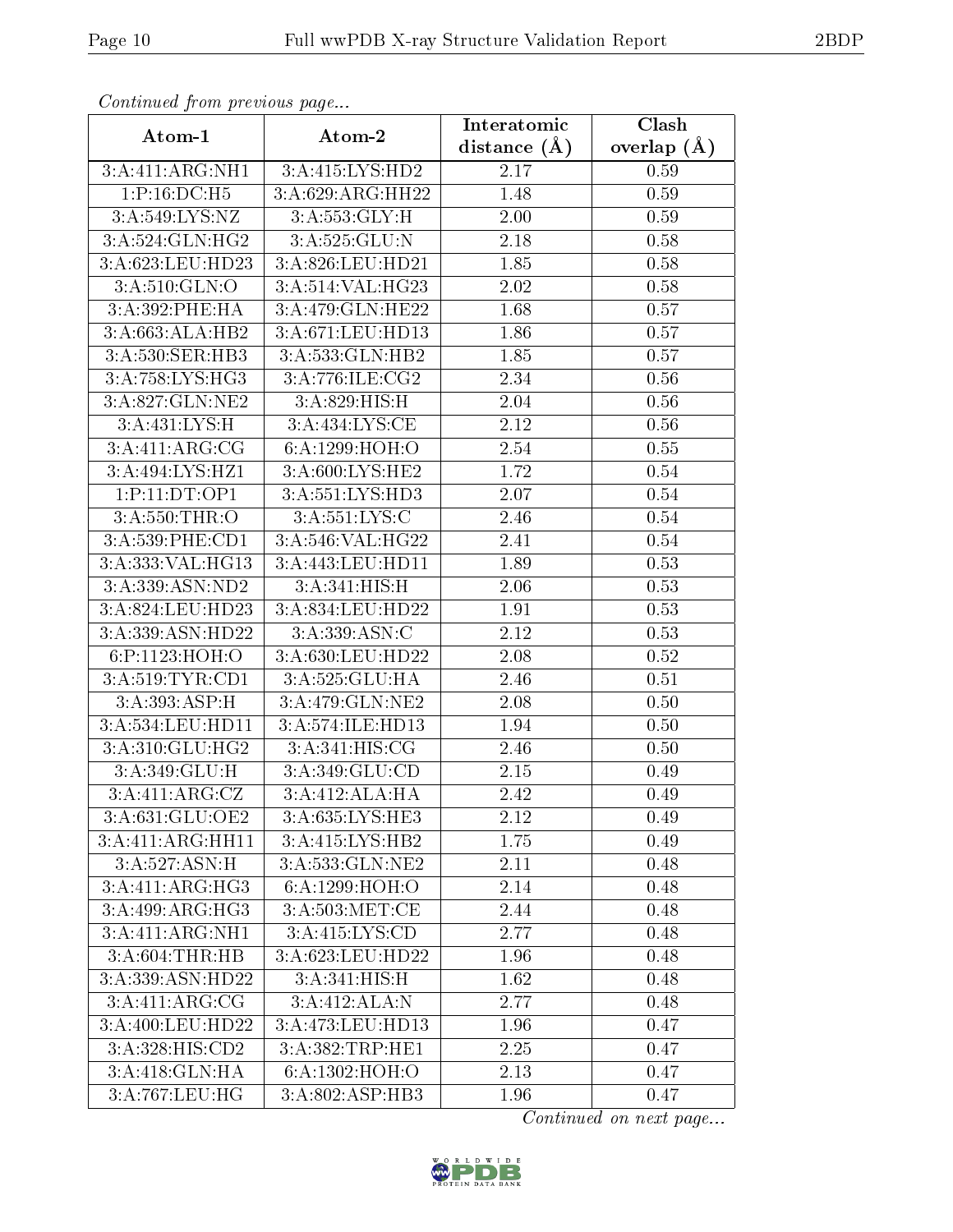| Continuea from previous page |                              | Interatomic    | Clash         |
|------------------------------|------------------------------|----------------|---------------|
| Atom-1                       | Atom-2                       | distance $(A)$ | overlap $(A)$ |
| 3:A:848:VAL:HB               | 3:A:849:PRO:HD3              | 1.95           | 0.47          |
| 3:A:494:LYS:HZ3              | 3: A:600: LYS: HE3           | 1.79           | 0.46          |
| 3:A:691:GLN:HG3              | 6: A: 1415: HOH:O            | 2.14           | 0.46          |
| 3:A:308:THR:HG23             | 3: A:311: MET:CE             | 2.46           | 0.46          |
| 3:A:497:THR:OG1              | 3:A:600:LYS:HD2              | 2.16           | 0.46          |
| 3:A:405:GLN:HB3              | 3:A:407:VAL:HG23             | 1.97           | 0.46          |
| 2:T:27:DG:OP1                | $3:A:789:ARG:\overline{NH1}$ | 2.46           | 0.46          |
| 3:A:494:LYS:NZ               | 3: A:600: LYS: CE            | 2.79           | 0.46          |
| 3:A:426:GLU:OE1              | 3:A:431:LYS:HD3              | 2.16           | 0.45          |
| 1:P:15:DG:H2'                | 1:P:16:DC:CG                 | 2.51           | 0.45          |
| 3:A:552:THR:HG23             | 3:A:552:THR:O                | 2.16           | 0.45          |
| 3:A:530:SER:CB               | 3:A:533:GLN:HB2              | 2.46           | 0.45          |
| 2:T:35:DC:H5"                | 3: A: 532: LYS: CD           | 2.47           | 0.45          |
| 3:A:429:TYR:O                | 3:A:435:ARG:HA               | 2.17           | 0.44          |
| 3:A:431:LYS:HB3              | 3:A:434:LYS:HZ3              | 1.82           | 0.44          |
| 3:A:310:GLU:HG2              | 3:A:341:HIS:CB               | 2.48           | 0.44          |
| 3:A:473:LEU:HG               | 3:A:767:LEU:O                | 2.17           | 0.44          |
| 3:A:559:ASP:HA               | 3:A:562:GLU:OE1              | 2.17           | 0.44          |
| 3:A:873:TYR:O                | 3:A:876:LYS:HD3              | 2.18           | 0.43          |
| 3:A:499:ARG:HG3              | 3:A:503:MET:HE3              | 2.00           | 0.43          |
| 3:A:524:GLN:HE22             | 3:A:537:ILE:HD11             | 1.83           | 0.43          |
| 3:A:308:THR:HG23             | 3:A:311:MET:HE1              | 2.00           | 0.43          |
| 3:A:862:LEU:HD12             | 3:A:862:LEU:HA               | 1.88           | 0.43          |
| 3:A:747:LYS:O                | $3:A:751:GL\overline{U:HG3}$ | 2.19           | 0.43          |
| 1:P:13:DA:H2'                | 1:P:14:DT:C6                 | 2.54           | 0.43          |
| 3:A:431:LYS:HB3              | 3: A: 431: LYS: NZ           | 2.34           | 0.42          |
| $3:A:324:GLU:H\overline{G2}$ | 6:A:1055:HOH:O               | 2.19           | 0.42          |
| 3: A:502: GLN:O              | 3:A:505:LYS:HB3              | 2.19           | 0.42          |
| 3:A:828:VAL:HG22             | 3:A:828:VAL:O                | 2.18           | 0.42          |
| 3:A:411:ARG:C                | $3:A:411:AR\overline{G:HD2}$ | 2.40           | 0.42          |
| 3:A:550:THR:HG22             | 3:A:553:GLY:O                | 2.19           | 0.42          |
| $3:A:549:LYS:\overline{HE3}$ | 3:A:552:THR:HA               | 2.00           | 0.42          |
| $3:A:494:LY\overline{S:HZ1}$ | 3: A:600: LYS:CE             | 2.33           | 0.41          |
| 3:A:431:LYS:CB               | 3:A:434:LYS:NZ               | 2.84           | 0.41          |
| 3:A:656:GLN:CD               | 3:A:681:ILE:HD11             | 2.41           | 0.41          |
| 3: A:468: ASN:O              | 3:A:469:GLU:HB2              | 2.21           | 0.41          |
| 3:A:339:ASN:HD22             | 3:A:341:HIS:N                | 2.18           | 0.41          |
| 3:A:623:LEU:HD12             | 3:A:623:LEU:HA               | 1.92           | 0.41          |
| 3:A:681:ILE:HG13             | 3:A:681:ILE:H                | 1.58           | 0.41          |
| 3:A:678:ASP:OD2              | 3:A:863:LYS:HE3              | 2.21           | 0.41          |
| 3:A:428:VAL:HG23             | 3:A:438:PRO:HG3              | 2.03           | 0.40          |

Continued from previous page.

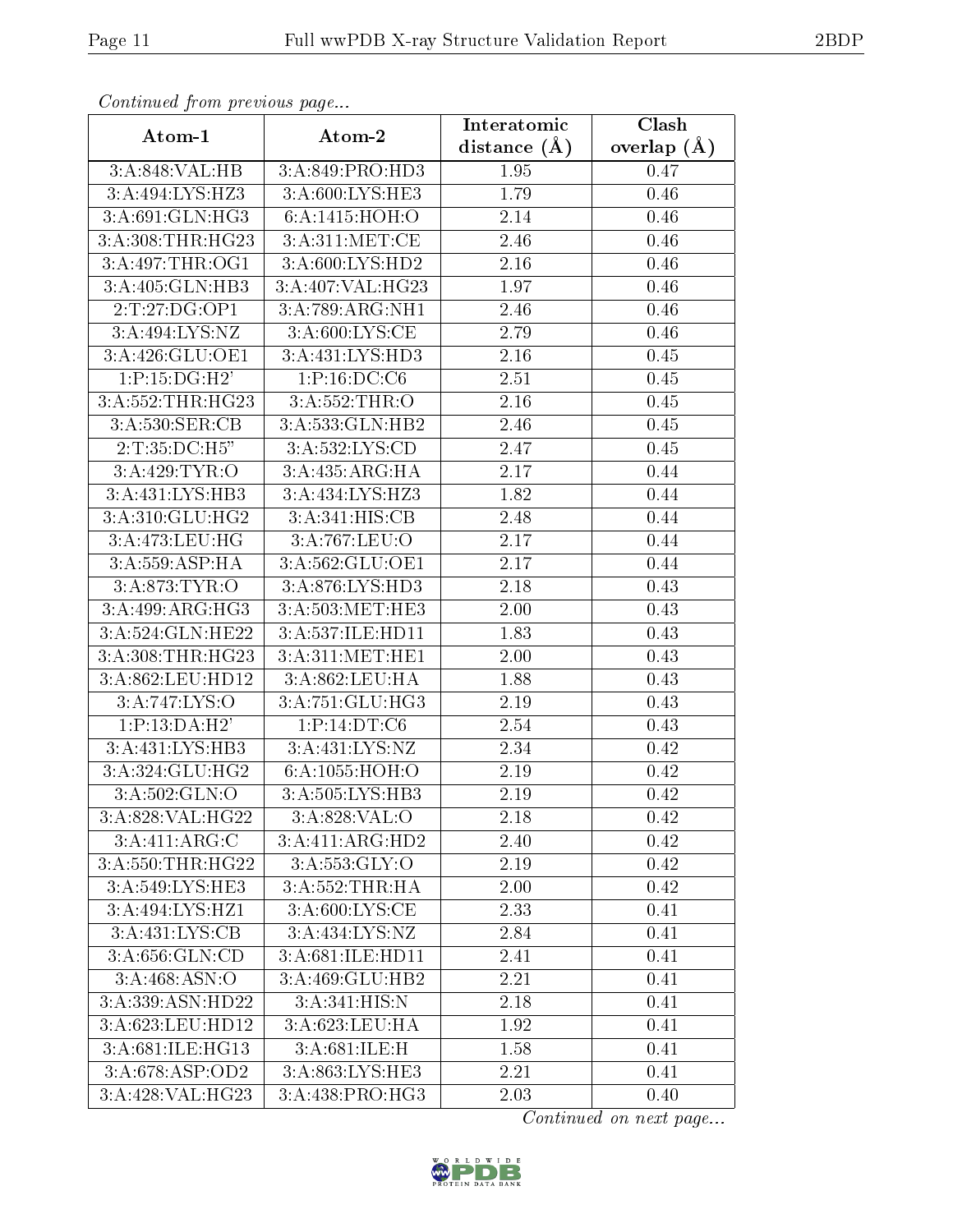| Atom-1            | $\boldsymbol{\mathrm{Atom}\text{-}2}$ | Interatomic<br>distance $(A)$ | Clash<br>overlap $(\AA)$ |
|-------------------|---------------------------------------|-------------------------------|--------------------------|
| 2:T:35:DC:H5"     | 3:A:532:LYS:HD2                       | 2.03                          | 0.40                     |
| 3: A:551: LYS: CG | 3:A:552:THR:H                         | 2.35                          | 0.40                     |
| 3:A:565:ALA:N     | 3:A:566:PRO:CD                        | 2.85                          | 0.40                     |
| 3:A:716:ILE:HG12  | 3:A:736:ILE:HG12                      | 2.02                          | 0.40                     |
| 1:P:15:DG:OP1     | 3:A:629:ARG:HD2                       | 2.21                          | 0.40                     |

Continued from previous page...

There are no symmetry-related clashes.

#### 5.3 Torsion angles  $(i)$

#### 5.3.1 Protein backbone  $(i)$

In the following table, the Percentiles column shows the percent Ramachandran outliers of the chain as a percentile score with respect to all X-ray entries followed by that with respect to entries of similar resolution.

The Analysed column shows the number of residues for which the backbone conformation was analysed, and the total number of residues.

| Mol   Chain | Analysed                                      |  | <b>Favoured</b>   Allowed   Outliers   Percentiles |
|-------------|-----------------------------------------------|--|----------------------------------------------------|
|             | 578/580 (100%)   561 (97%)   14 (2%)   3 (0%) |  | $\left  \frac{29}{15} \right $                     |

All (3) Ramachandran outliers are listed below:

| Mol | Chain | Res | Type |
|-----|-------|-----|------|
|     |       | 551 | LY   |
|     |       | 548 | ⊟.V  |
|     |       |     |      |

#### 5.3.2 Protein sidechains  $(i)$

In the following table, the Percentiles column shows the percent sidechain outliers of the chain as a percentile score with respect to all X-ray entries followed by that with respect to entries of similar resolution.

The Analysed column shows the number of residues for which the sidechain conformation was analysed, and the total number of residues.

| Mol   Chain | Analysed                                     | Rotameric   Outliers   Percentiles |  |               |  |
|-------------|----------------------------------------------|------------------------------------|--|---------------|--|
|             | $496/496 (100\%)$   $443 (89\%)$   53 (11\%) |                                    |  | $\boxed{6}$ 1 |  |

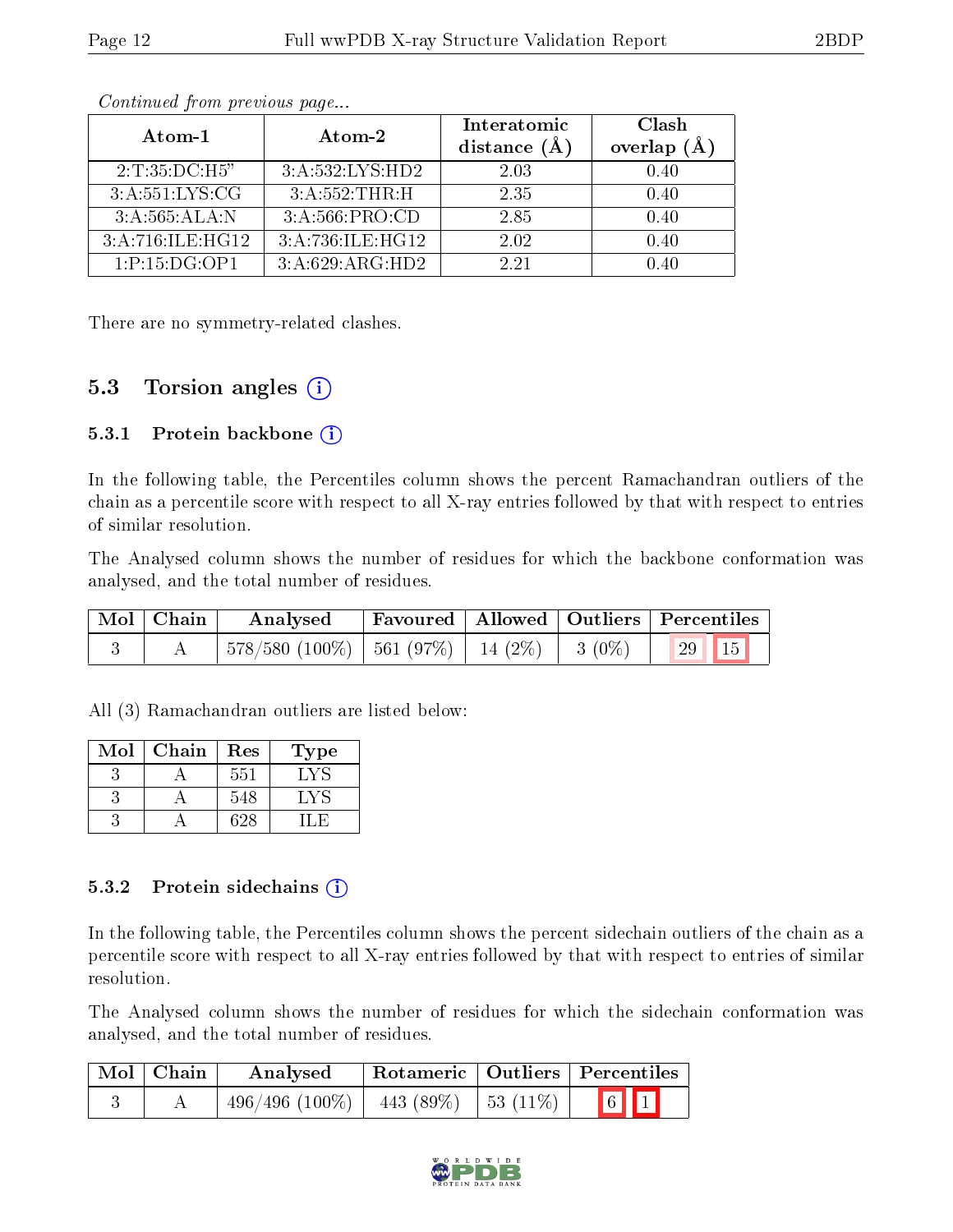| Mol              | Chain                                                                                                                                                                                                                                                                                                       | Res              | Type                                           |  |
|------------------|-------------------------------------------------------------------------------------------------------------------------------------------------------------------------------------------------------------------------------------------------------------------------------------------------------------|------------------|------------------------------------------------|--|
| 3                |                                                                                                                                                                                                                                                                                                             | 306              | $\overline{\text{ARG}}$                        |  |
| $\boldsymbol{3}$ |                                                                                                                                                                                                                                                                                                             | 309              | $\overline{\mathrm{GLU}}$                      |  |
| $\overline{3}$   |                                                                                                                                                                                                                                                                                                             | $\overline{314}$ | $\overline{\text{ASP}}$                        |  |
| 3                | $\frac{A}{A}$<br>$\frac{A}{A}$                                                                                                                                                                                                                                                                              | 325              | $\overline{\text{GLU}}$                        |  |
| $\overline{3}$   |                                                                                                                                                                                                                                                                                                             | 333              | $\overline{\text{VAL}}$                        |  |
| $\overline{3}$   | $\overline{A}$                                                                                                                                                                                                                                                                                              | 339              | $\frac{\overline{\mathrm{ASN}}}{\mathrm{GLU}}$ |  |
| 3                | $\overline{A}$                                                                                                                                                                                                                                                                                              | 349              |                                                |  |
| $\boldsymbol{3}$ |                                                                                                                                                                                                                                                                                                             | 350              | $\overline{\text{THR}}$                        |  |
| 3                |                                                                                                                                                                                                                                                                                                             | 405              | $\overline{\text{GLN}}$                        |  |
| $\overline{3}$   |                                                                                                                                                                                                                                                                                                             | 411              | $\overline{\rm{ARG}}$                          |  |
| 3                |                                                                                                                                                                                                                                                                                                             | 428              | $\overline{\text{VAL}}$                        |  |
| 3                |                                                                                                                                                                                                                                                                                                             | 431              | $\overline{\text{LYS}}$                        |  |
| $\overline{3}$   |                                                                                                                                                                                                                                                                                                             | 434              | $\overline{\text{LYS}}$                        |  |
| $\overline{3}$   | $\frac{\overline{A}}{\overline{A}}\frac{\overline{A}}{\overline{A}}\frac{\overline{A}}{\overline{A}}\frac{\overline{A}}{\overline{A}}\frac{\overline{A}}{\overline{A}}\frac{\overline{A}}{\overline{A}}\frac{\overline{A}}{\overline{A}}\frac{\overline{A}}{\overline{A}}\frac{\overline{A}}{\overline{A}}$ | $4\overline{43}$ | LEU                                            |  |
| $\overline{3}$   |                                                                                                                                                                                                                                                                                                             | $\overline{459}$ | $\overline{\rm{ARG}}$                          |  |
| $\overline{3}$   |                                                                                                                                                                                                                                                                                                             | 472              | $\overline{\rm ARG}$                           |  |
| 3                |                                                                                                                                                                                                                                                                                                             | 473              | LEU                                            |  |
| $\overline{3}$   |                                                                                                                                                                                                                                                                                                             | 500              | LEU                                            |  |
| 3                |                                                                                                                                                                                                                                                                                                             | 511              | <b>LEU</b>                                     |  |
| $\overline{3}$   |                                                                                                                                                                                                                                                                                                             | $5\overline{24}$ | $\overline{\text{GLN}}$                        |  |
| 3                |                                                                                                                                                                                                                                                                                                             | 533              | $\overline{\text{GLN}}$                        |  |
| 3                |                                                                                                                                                                                                                                                                                                             | 541              | $\overline{\text{LYS}}$                        |  |
| 3                |                                                                                                                                                                                                                                                                                                             | 547              | $\overline{\text{LEU}}$                        |  |
| $\overline{3}$   |                                                                                                                                                                                                                                                                                                             | 548              | $\overline{\text{LYS}}$                        |  |
| $\overline{3}$   |                                                                                                                                                                                                                                                                                                             | 549              | $\frac{\text{LYS}}{\text{THR}}$                |  |
| 3                |                                                                                                                                                                                                                                                                                                             | 550              |                                                |  |
| 3                | $\overline{A}$                                                                                                                                                                                                                                                                                              | 551              | $\overline{\text{LYS}}$                        |  |
| $\overline{3}$   | $\overline{A}$                                                                                                                                                                                                                                                                                              | 552              | <b>THR</b>                                     |  |
| $\overline{3}$   | $\overline{A}$                                                                                                                                                                                                                                                                                              | 554              | $\overline{\text{TYR}}$                        |  |
| 3                | А                                                                                                                                                                                                                                                                                                           | 562              | GLU                                            |  |
| 3                | $\boldsymbol{A}$                                                                                                                                                                                                                                                                                            | 583              | <b>LEU</b>                                     |  |
| 3                | $\overline{A}$                                                                                                                                                                                                                                                                                              | 602              | $\overline{\text{VAL}}$                        |  |
| 3                | $\overline{\rm A}$                                                                                                                                                                                                                                                                                          | 623              | LEU                                            |  |
| 3                | $\overline{A}$                                                                                                                                                                                                                                                                                              | 630              | LEU                                            |  |
| $\overline{3}$   | $\overline{A}$                                                                                                                                                                                                                                                                                              | 659              | <b>LEU</b>                                     |  |
| 3                | $\overline{A}$                                                                                                                                                                                                                                                                                              | 662              | LEU                                            |  |
| $\overline{3}$   | $\overline{A}$                                                                                                                                                                                                                                                                                              | 671              | LEU                                            |  |
| 3                | $\overline{A}$                                                                                                                                                                                                                                                                                              | 681              | ILE                                            |  |
| $\overline{3}$   | $\overline{A}$                                                                                                                                                                                                                                                                                              | 691              | $\overline{\text{GLN}}$                        |  |
| 3                | $\overline{\rm A}$                                                                                                                                                                                                                                                                                          | 719              | $\overline{\text{TYR}}$                        |  |
| 3                | $\overline{\rm A}$                                                                                                                                                                                                                                                                                          | 723              | $\overline{\text{GLN}}$                        |  |
| 3                | $\overline{A}$                                                                                                                                                                                                                                                                                              | 729              | ${\rm ARG}$                                    |  |

All (53) residues with a non-rotameric sidechain are listed below:

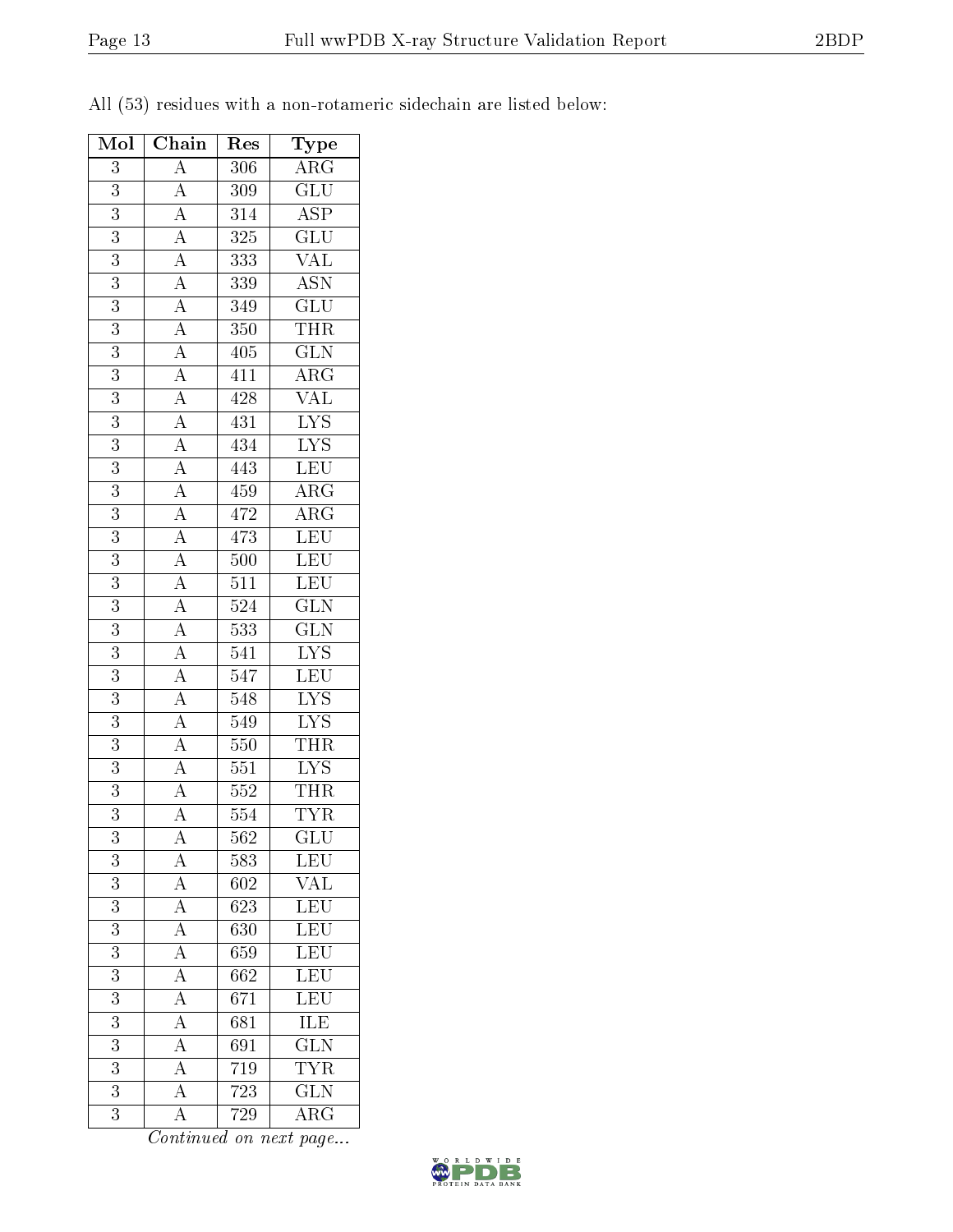| Mol | Chain | Res | <b>Type</b> |
|-----|-------|-----|-------------|
| 3   | А     | 755 | <b>GLN</b>  |
| 3   | А     | 766 | LEU         |
| 3   | А     | 776 | ILE         |
| 3   | А     | 779 | $\rm{ARG}$  |
| 3   | А     | 812 | <b>ASN</b>  |
| 3   | А     | 815 | LEU         |
| 3   | А     | 827 | <b>GLN</b>  |
| 3   | А     | 828 | VAL         |
| 3   | А     | 834 | LEU         |
| 3   | А     | 844 | <b>LEU</b>  |
| 3   | А     | 862 | LEU         |

Continued from previous page...

Some sidechains can be flipped to improve hydrogen bonding and reduce clashes. All (7) such sidechains are listed below:

| Mol | Chain | Res | <b>Type</b>      |
|-----|-------|-----|------------------|
| 3   |       | 328 | $\overline{HIS}$ |
| 3   |       | 339 | <b>ASN</b>       |
| 3   |       | 479 | <b>GLN</b>       |
| 3   |       | 543 | <b>GLN</b>       |
| 3   |       | 724 | <b>ASN</b>       |
| 3   |       | 812 | <b>ASN</b>       |
| 3   |       | 827 | GLN              |

#### 5.3.3 RNA (i)

There are no RNA molecules in this entry.

### 5.4 Non-standard residues in protein, DNA, RNA chains (i)

There are no non-standard protein/DNA/RNA residues in this entry.

#### 5.5 Carbohydrates  $(i)$

There are no carbohydrates in this entry.

### 5.6 Ligand geometry  $(i)$

Of 4 ligands modelled in this entry, 1 is monoatomic - leaving 3 for Mogul analysis.

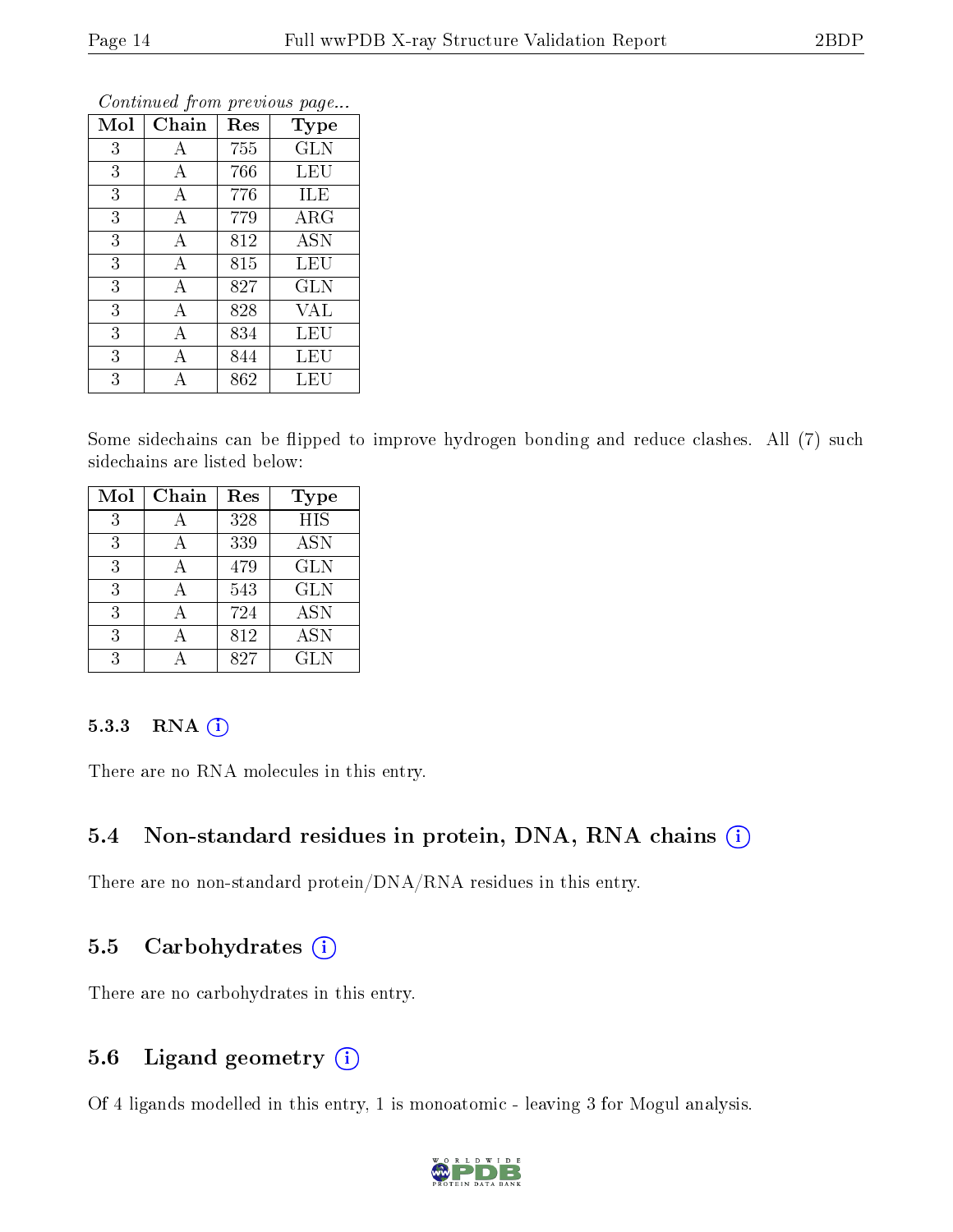In the following table, the Counts columns list the number of bonds (or angles) for which Mogul statistics could be retrieved, the number of bonds (or angles) that are observed in the model and the number of bonds (or angles) that are dened in the Chemical Component Dictionary. The Link column lists molecule types, if any, to which the group is linked. The Z score for a bond length (or angle) is the number of standard deviations the observed value is removed from the expected value. A bond length (or angle) with  $|Z| > 2$  is considered an outlier worth inspection. RMSZ is the root-mean-square of all Z scores of the bond lengths (or angles).

| Mol            |                 | $\mid$ Chain $\mid$ |             | $\mathop{\rm Link}\nolimits$ | Bond lengths |             |             | Bond angles |      |           |
|----------------|-----------------|---------------------|-------------|------------------------------|--------------|-------------|-------------|-------------|------|-----------|
|                | Type            |                     | $\vert$ Res |                              | Counts       | <b>RMSZ</b> | # $ Z  > 2$ | Counts      | RMSZ | E  <br>>2 |
| $\overline{4}$ | SO <sub>4</sub> |                     | 910         | $\qquad \qquad$              | 4.4.4        | 2.38        | $4(100\%)$  | 6.6.6       | 0.15 |           |
| $\overline{4}$ | SO <sub>4</sub> |                     | 912         | -                            | 4,4,4        | 2.37        | $(100\%)$   | 6.6.6       | 0.22 |           |
| 4              | SO <sub>4</sub> |                     | 911         | -                            | 4.4.4        | 2.45        | $4(100\%)$  | 6,6,6       | 0.17 |           |

All (12) bond length outliers are listed below:

| $\operatorname{Mol}$ | Chain | Res | <b>Type</b>     | Atoms  | $\mathbf{Z}$ | Observed(A) | Ideal(A) |
|----------------------|-------|-----|-----------------|--------|--------------|-------------|----------|
| 4                    | А     | 911 | SO <sub>4</sub> | $O4-S$ | 2.57         | 1.69        | 1.47     |
| 4                    | А     | 912 | SO <sub>4</sub> | $O4-S$ | 2.56         | 1.69        | 1.47     |
| 4                    | А     | 910 | SO <sub>4</sub> | $O4-S$ | 2.54         | 1.68        | 1.47     |
| 4                    | A     | 911 | SO <sub>4</sub> | $O3-S$ | 2.45         | 1.68        | 1.47     |
| 4                    | А     | 912 | SO <sub>4</sub> | $O3-S$ | 2.39         | 1.67        | 1.47     |
| 4                    | А     | 911 | SO <sub>4</sub> | $O2-S$ | 2.39         | 1.59        | 1.46     |
| 4                    | А     | 910 | SO <sub>4</sub> | $O2-S$ | 2.39         | 1.58        | 1.46     |
| $\overline{4}$       | А     | 911 | SO <sub>4</sub> | $O1-S$ | 2.38         | 1.58        | 1.46     |
| 4                    | А     | 910 | SO <sub>4</sub> | $O3-S$ | 2.36         | 1.67        | 1.47     |
| 4                    | А     | 912 | SO <sub>4</sub> | $O1-S$ | 2.26         | 1.58        | 1.46     |
| 4                    | А     | 912 | SO <sub>4</sub> | $O2-S$ | 2.26         | 1.58        | 1.46     |
| 4                    | А     | 910 | SO <sub>4</sub> | $O1-S$ | 2.22         | 1.58        | 1.46     |

There are no bond angle outliers.

There are no chirality outliers.

There are no torsion outliers.

There are no ring outliers.

No monomer is involved in short contacts.

### 5.7 [O](https://www.wwpdb.org/validation/2017/XrayValidationReportHelp#nonstandard_residues_and_ligands)ther polymers  $(i)$

There are no such residues in this entry.

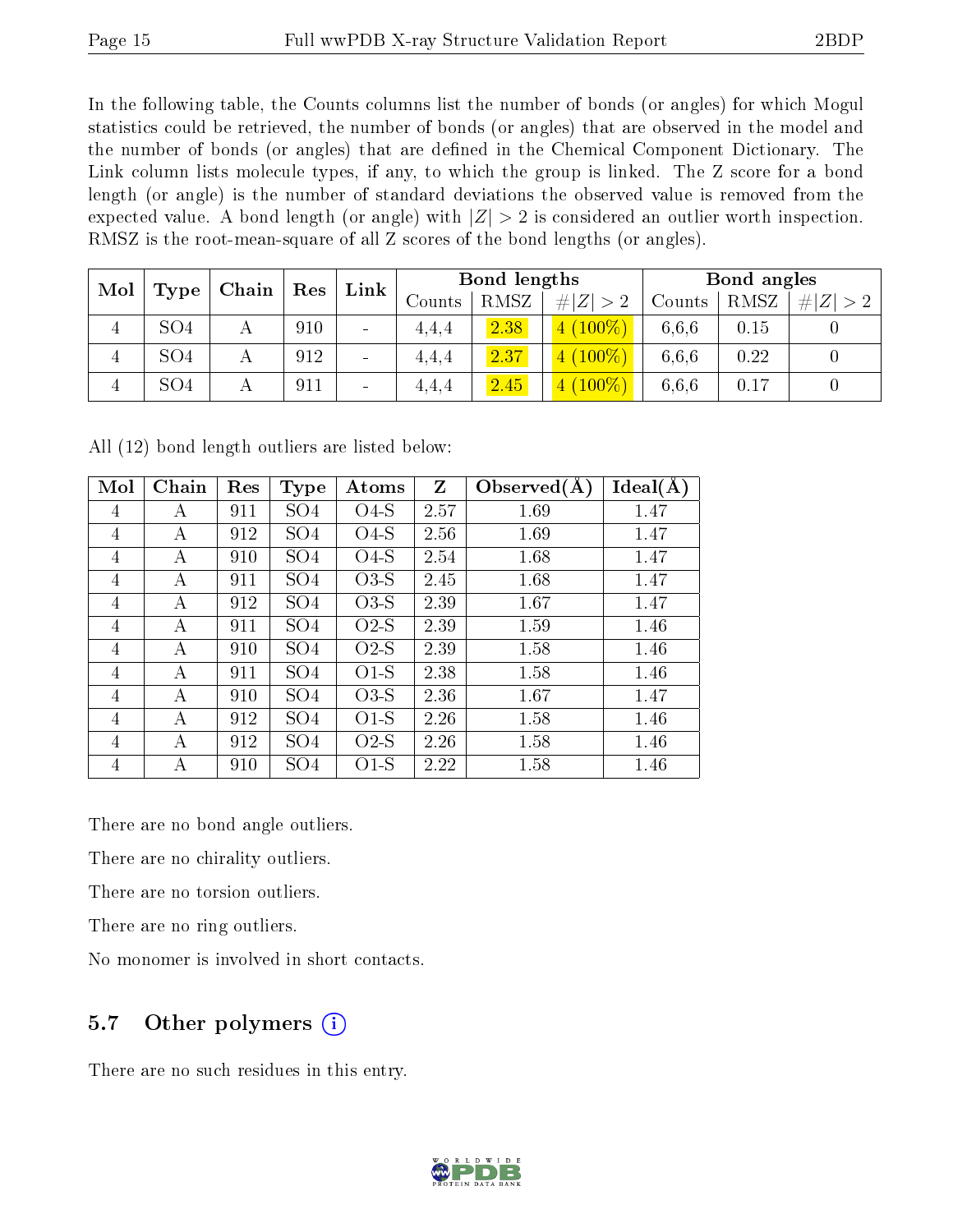## 5.8 Polymer linkage issues (i)

There are no chain breaks in this entry.

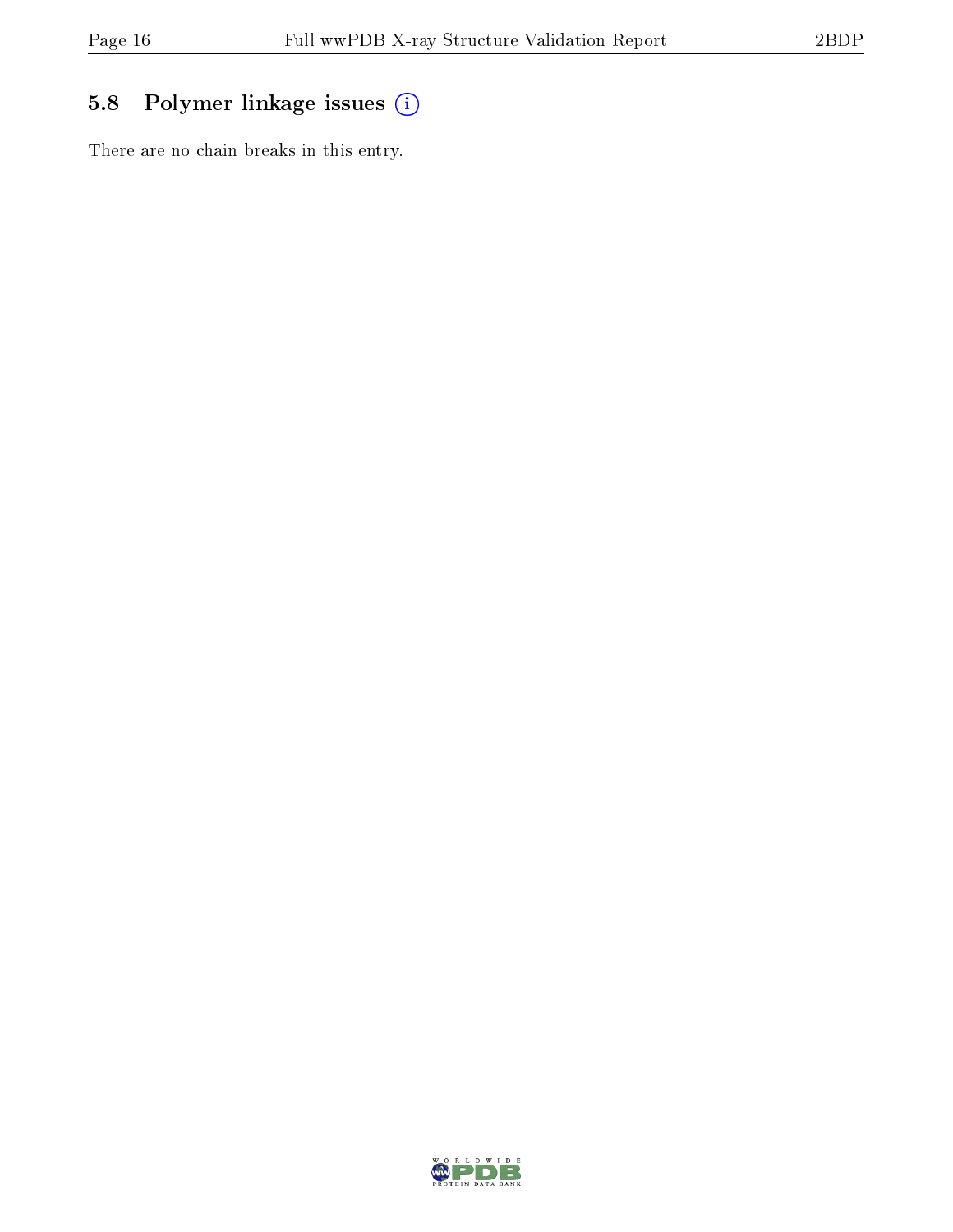# 6 Fit of model and data  $(i)$

### 6.1 Protein, DNA and RNA chains  $(i)$

In the following table, the column labelled  $#RSRZ> 2'$  contains the number (and percentage) of RSRZ outliers, followed by percent RSRZ outliers for the chain as percentile scores relative to all X-ray entries and entries of similar resolution. The OWAB column contains the minimum, median,  $95<sup>th</sup>$  percentile and maximum values of the occupancy-weighted average B-factor per residue. The column labelled ' $Q< 0.9$ ' lists the number of (and percentage) of residues with an average occupancy less than 0.9.

| Mol | Chain       | Analysed          | ${ <\hspace{-1.5pt}{\mathrm{RSRZ}} \hspace{-1.5pt}>}$ | $\#\text{RSRZ}{>}2$                        | $OWAB(A^2)$    | Q <sub>0.9</sub> |
|-----|-------------|-------------------|-------------------------------------------------------|--------------------------------------------|----------------|------------------|
|     |             | $9/9(100\%)$      | $-0.01$                                               | $1(11\%)$ 5 4                              | 14, 20, 47, 48 |                  |
|     | $\mathbf T$ | $10/10$ $(100\%)$ | $-0.58$                                               | $\mid 100 \mid$<br>$\vert$ 100<br>$\Omega$ | 12, 20, 37, 40 |                  |
| 3   |             | $580/580(100\%)$  | $-0.20$                                               | $16(2\%)$ 53<br>47                         | 9, 18, 40, 55  |                  |
| All | All         | $599/599(100\%)$  | $-0.20$                                               | 17 $(2\%)$ 53<br>47                        | 9, 18, 40, 55  |                  |

All (17) RSRZ outliers are listed below:

| Mol            | Chain                   | Res | Type                 | <b>RSRZ</b> |
|----------------|-------------------------|-----|----------------------|-------------|
| 3              | А                       | 552 | THR                  | 8.6         |
| $\overline{3}$ | $\overline{A}$          | 553 | $\rm GLY$            | 8.0         |
| $\overline{3}$ | $\bf{A}$                | 433 | ALA                  | 6.8         |
| $\overline{3}$ | $\overline{\rm A}$      | 550 | THR                  | 6.8         |
| 3              | $\boldsymbol{A}$        | 434 | <b>LYS</b>           | 6.2         |
| $\overline{3}$ | $\overline{\rm A}$      | 549 | <b>LYS</b>           | 5.2         |
| $\overline{3}$ | $\overline{A}$          | 719 | TYR                  | 5.1         |
| 3              | $\bf{A}$                | 551 | $_{\mathrm{LYS}}$    | 4.6         |
| $\overline{3}$ | A                       | 431 | <b>LYS</b>           | 4.2         |
| $\overline{3}$ | $\bf{A}$                | 298 | <b>ALA</b>           | 3.8         |
| $\overline{3}$ | $\overline{\rm A}$      | 297 | ALA                  | 3.1         |
| 3              | $\bf{A}$                | 559 | $\operatorname{ASP}$ | 2.9         |
| $\mathbf{1}$   | $\overline{\mathrm{P}}$ | 8   | DG                   | 2.9         |
| $\overline{3}$ | $\overline{A}$          | 548 | <b>LYS</b>           | 2.7         |
| $\overline{3}$ | $\overline{\rm A}$      | 432 | $\rm GLY$            | 2.5         |
| $\overline{3}$ | $\overline{\rm A}$      | 411 | ${\rm ARG}$          | 2.1         |
| 3              | А                       | 435 | ${\rm ARG}$          | 2.0         |

### 6.2 Non-standard residues in protein, DNA, RNA chains (i)

There are no non-standard protein/DNA/RNA residues in this entry.